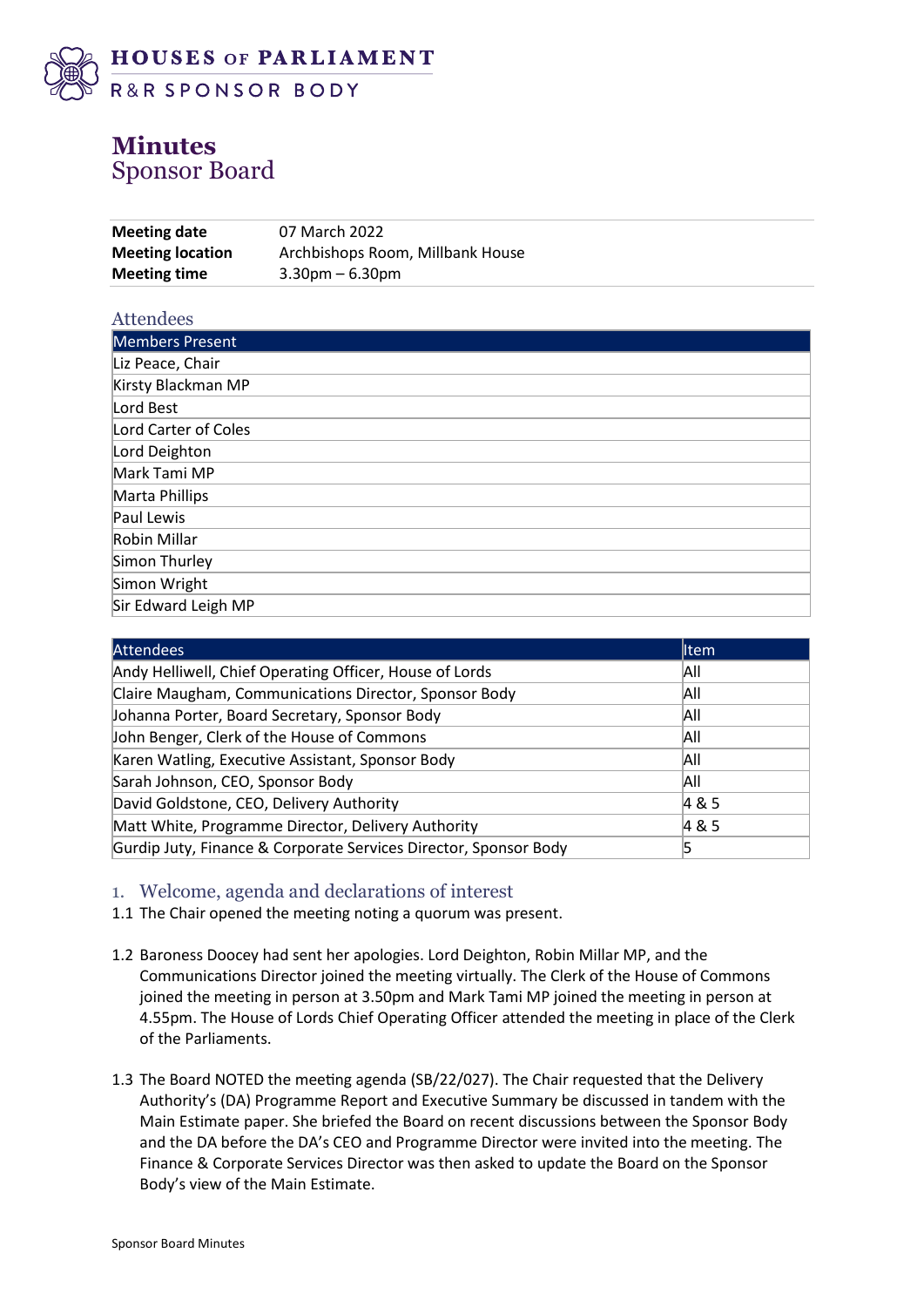

R&R SPONSOR BODY

1.4 The Board NOTED the Register of Interests (SB/22/028). The Register had been updated to include Robin Millar MP's interests. Simon Thurley informed the Chair that he had been asked to Chair the House of Commons Conservation Panel by Mr Speaker. The Panel would meet monthly to provide conservation advice about ongoing works in the House of Commons. It was agreed that this work did not conflict with the day's agenda.

## 2. Minutes of the previous meeting and matters arising

- 2.1 **DECISION:** The Board APPROVED the minutes of the meeting held on 31 January 2022 (SB/22/029). The minutes would be signed electronically on the Chair's behalf.
- 2.2 There were no outstanding actions on the Action log (SB/22/030).

3. Sponsor Body Progress Report (SB/22/031) Period: February 2022 **Official:** Sarah Johnson, CEO, Sponsor Body

The Chief Executive highlighted the key points from the Sponsor Body Progress Report for February 2022 noting that she had not received a response to her letter from either Mr Speaker or the Lord Speaker. The House of Lords COO reported that both House Clerks had written to the CEO with some 'guidance' about activities to be undertaken over the coming weeks pending a joint meeting of both Commissions.

The CEO drew members' attention to the Task Brief in their pack, in particular the details of Task 6 which would be included in the paper going to the House Commissions ahead of their joint meeting on 17 March.

She reported that the timeline for transition was long, and the Programme would continue to support and update staff throughout the process; there was however concern about staff retention.

She confirmed that she had spoken to the NAO about the Programme's governance and assurance arrangements; they were content with the proceedings for the short-term. It would be important for the Programme to have its Main Estimate for 2022/23 agreed by the Commissions.

**DECISION:** The Board NOTED the Sponsor Body Report for February 2022.

#### 4. Chair's Brief

The Chair briefed the Board on her discussions with the Chair of the Delivery Authority's (DA) Board regarding the DA's estimated running costs for 2022/23.

Members were content with the funding figures for Task Brief 005, including the survey work, but wanted to see the overall spend for the DA brought down further. Some members expressed concern about the Data & Digital funding; the business-as-usual running costs remained high for what would become a much smaller organisation. It was noted however that a robust digital infrastructure needed to be in place to support future programme work and existing corporate functions; that there remained a significant and growing threat to cyber security; and the cost of the staff to deliver the work was high.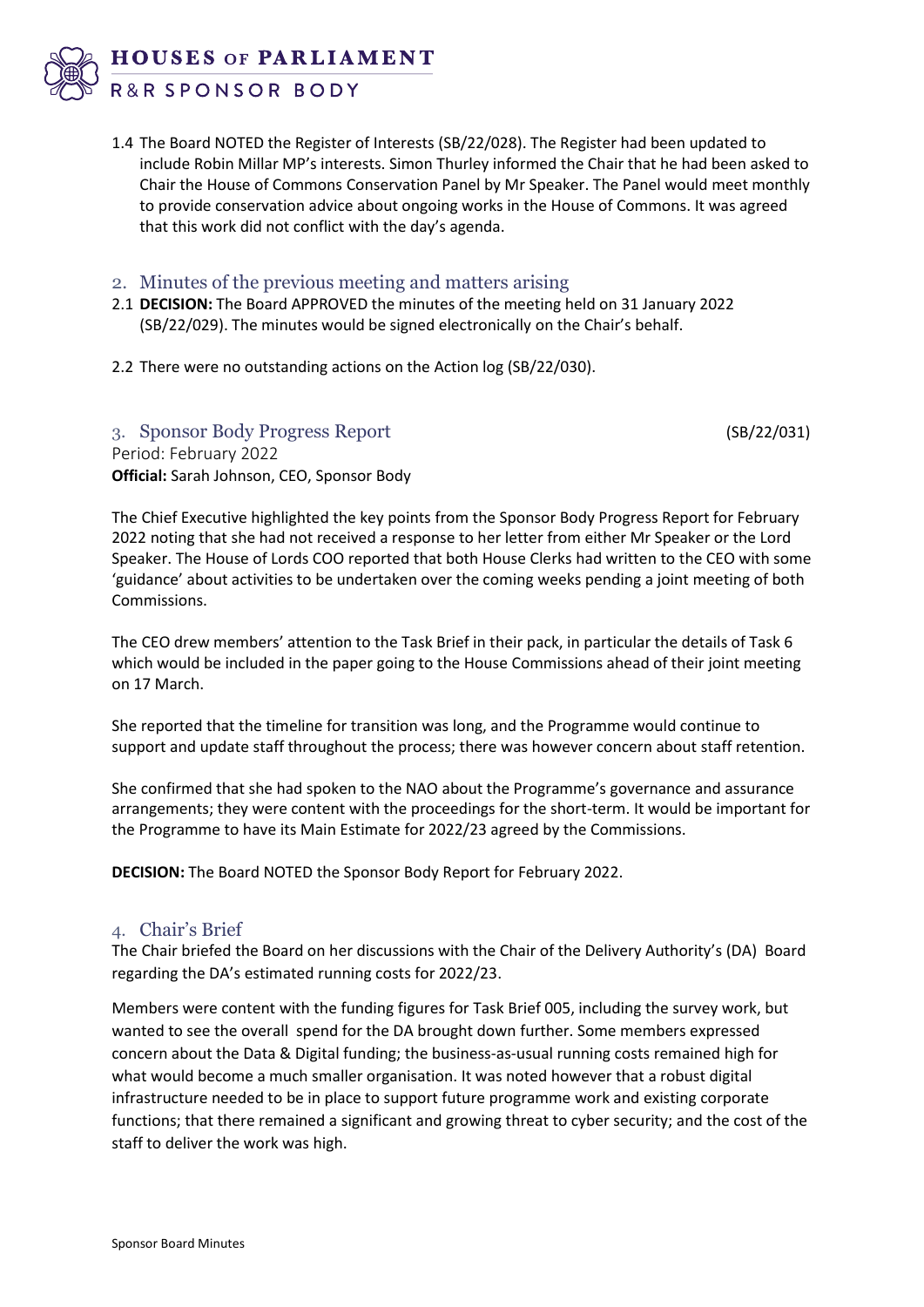**HOUSES OF PARLIAMENT** 

R&R SPONSOR BODY

It was noted the Sponsor Body and the DA had only had a short amount of time to put the Main Estimate together following the recent decisions by the Houses to review programme scope and governance. Task Brief 005 was a short-term task brief that could, if necessary, be updated following the Joint Commission meeting on 17 March. The Main Estimate would make it clear therefore that a Supplementary Estimate would be required once the Programme had more clarity as to Parliament's wishes.

Sir Edward Leigh MP said that he would speak to the Leader of the House about the potential long timetable for formal decision-making.

# 5. DA Programme Executive Summary

Period: January 2022 **(SB/22/032)** (SB/22/032) **Officials:** David Goldstone, CEO, Delivery Authority

Matt White, Programme Director, Delivery Authority

**DECISION**: The Board NOTED the DA Programme Report Executive Summary & Programme Report for January 2022.

#### 6. Main Estimate 2022/23 (SB/22/033)

**Officials:** David Goldstone, CEO, Delivery Authority Matt White, Programme Director, Delivery Authority Gurdip Juty, Finance & Corporate Services Director

The CEO of the Delivery Authority (DA) reported that the DA had very quickly reviewed their activities and funding figures and aligned them with the work described in the new Task Brief 005. The review had been aggressive in terms of a "top down" review of what activity to stop, pause or continue, and the revised estimate was 36% lower than that agreed by the DA's Board in December 2021. The funding would enable the DA to keep its business running and had kept in mind the need to be ready to respond to future demands – albeit there was a clear risk arising from the reduction in resource of lost technical capacity and expertise in areas such as design and engineering, which would inevitably take time to remobilise when greater clarity on future direction was available. The longer the time until that clarity was available the greater the impact and risk.

The Programme Director said that future delivery strategies would be collaborative and iterative in their development and incorporate a phased delivery programme that would align with the principles of the Parliamentary Estate Masterplan.

The current 'New Approach to Works' workstream would include an iterative approach to scope reassessment including how works would be delivered and cost, including areas such as a revised approach to reservicing and replacement works, benefits assessment, and benchmarking. The DA would also be considering options for early works, pilot projects, advanced works, main works, and follow-on works packages. The DA would deliver a formal response to Task Brief 005 by 18 March.

The funding allocated to this work included costs for programme management, assurance, health & safety, and design work. There was also an allowance for costs that may potentially arise from the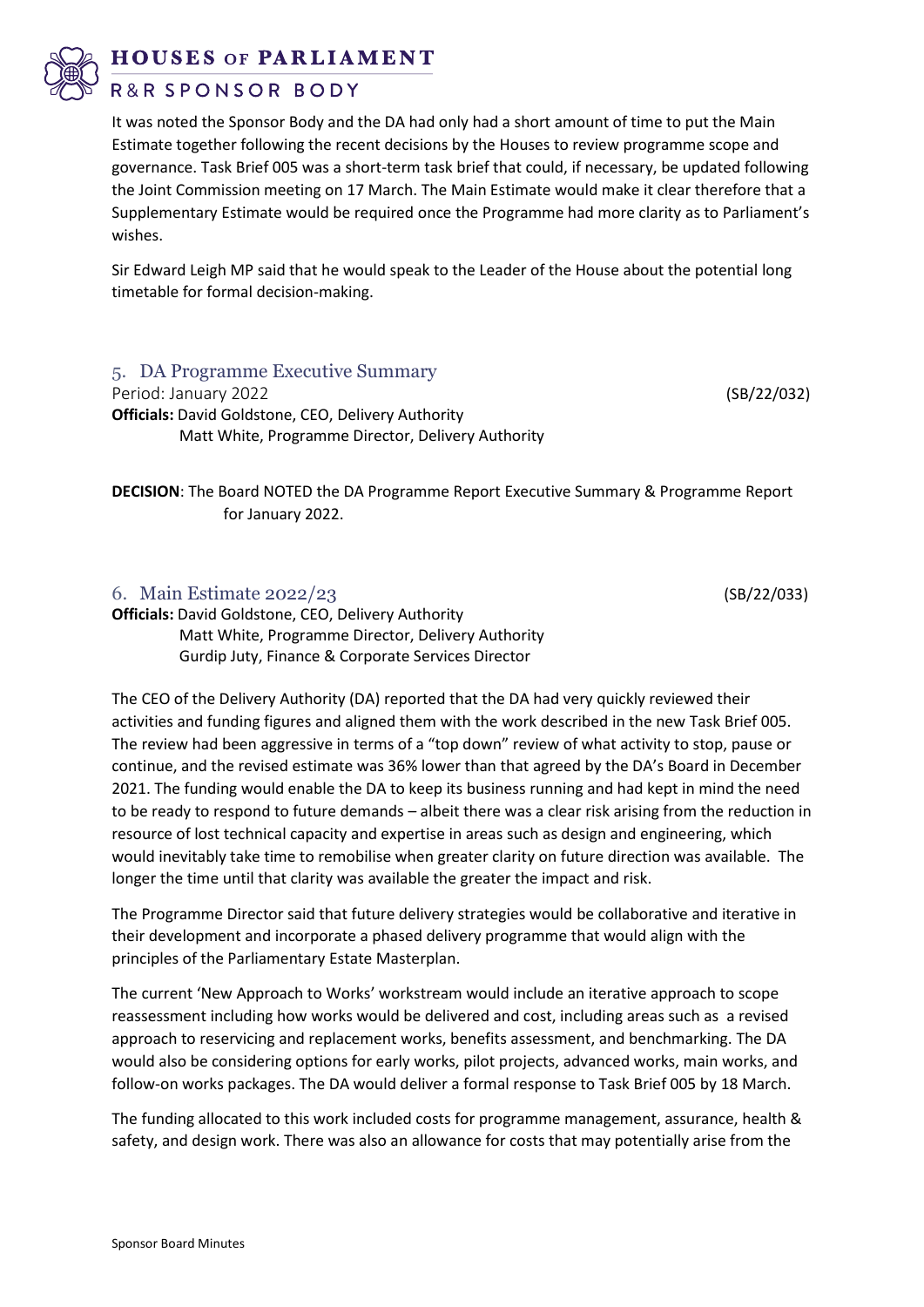**HOUSES OF PARLIAMENT** 

# R&R SPONSOR BODY

rapid and significant changes to contracts already in place, but this was subject to commercial negotiation.

The DA would require clarity from the Houses as to the critical scope elements, such as resilience requirements, fire protection and accessibility. It was noted that, whilst there did not appear to be the appetite for a full decant, it could not be guaranteed that vacant possession of parts of the Palace would not be required in the future given the complexity of the work required.

It was acknowledged that Data & Digital remained a significant cost for the Programme, but that the allocated funding had been reduced by approximately 40% since December. Investment was planned to deliver savings from future operations, for enhanced cyber security and storage capacity needed to store survey data. The Programme's Information Management requirements were complex and demanding.

The Finance & Corporate Services Director informed the Board that the Sponsor Body's costs had been reduced by 53%. The funding remaining would allow for staffing costs and assurance work as needed.

The CEO of the Sponsor Body confirmed that the estimate could be transferred to the new organisation at the point that the Sponsor Body was dissolved. She was also taking legal advice as to the point at which she would no longer be responsible for the funds allocated.

In further discussion, it was agreed that the Sponsor Board needed to continue to monitor DA activities and associated spend carefully in order to assure value for money. Consequently the DA was asked to brief the next Board meeting on their emerging thinking regading alternative routes for achieving what the Commissions wanted for the programme, particularly the sort of projects that they might propose to start quickly.

**DECISION** The Board APPROVED the Estimate 2022/23 for onward submission to the house Commissions and Estimates Commission.

The Board requested a briefing at its next meeitg on emerging DA proposals for the programme.

## 7. Approach to Sponsor Transition Work (SB/22/034) **Official:** Sarah Johnson, CEO, Sponsor Body

The CEO of the Sponsor Body introduced the paper. She thanked the Head of Performance of the Sponsor Body for his work in producing the paper and acknowledged that the whole of the Sponsor Body had been working hard in difficult circumstances.

**DECISION** The Board NOTED the planned approach to the Sponsor transition work following the decisions of the two House Commissions to re-assess the approach to the works and governance arrangements.